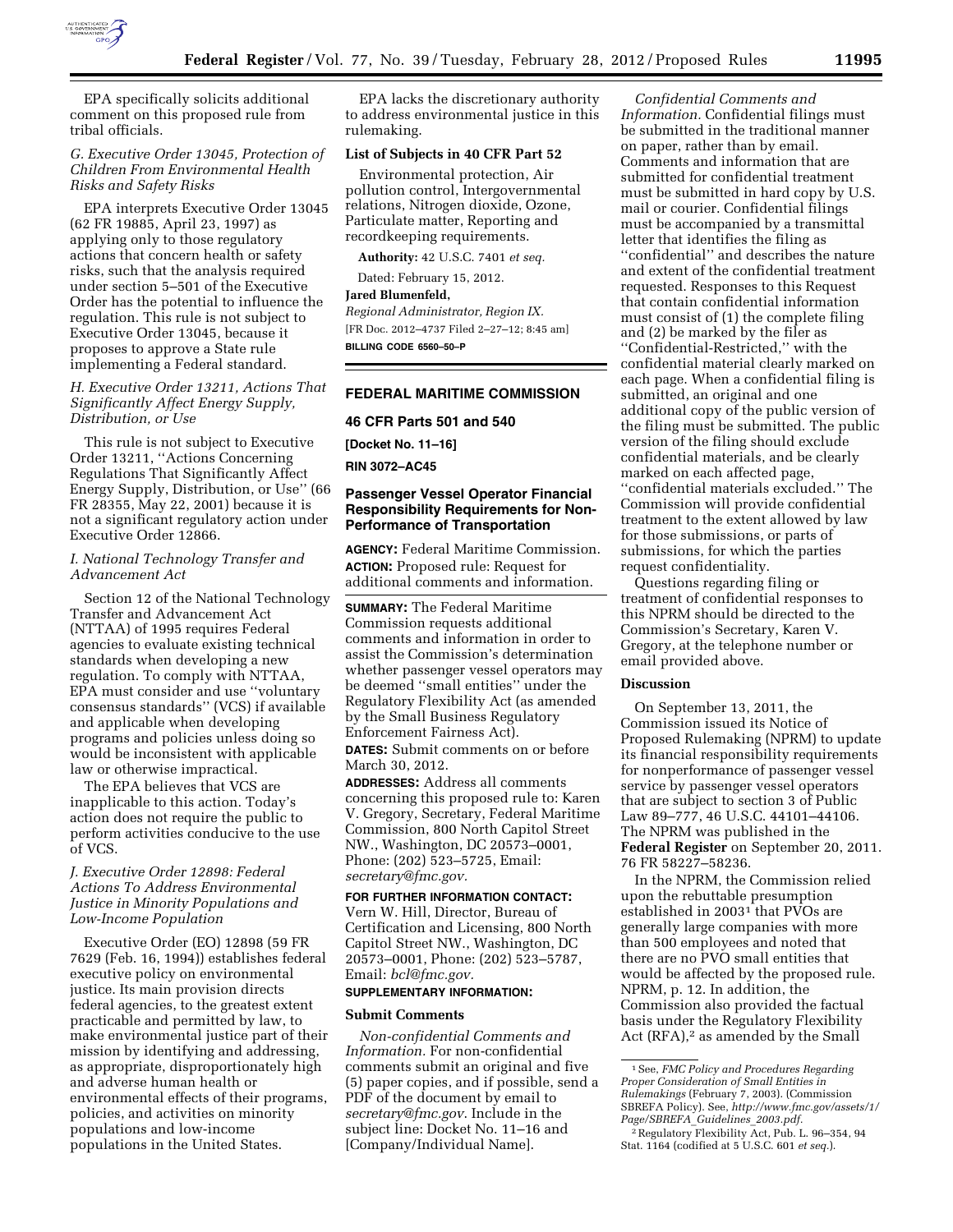Business Regulatory Enforcement Fairness Act (SBREFA),<sup>3</sup> for the Chairman's certification that the rule will not have a significant economic impact on a substantial number of small entities. It was noted that the proposed rule could result in significant reductions in the cost of financial responsibility coverage because of the use of alternative coverage options. However, the public was requested to comment on the certification and its underlying assumptions.4

American Cruise Lines, Inc. (ACL) requests in its comments that the Commission treat it as a small entity under the RFA and SBREFA. ACL informed the Commission that it has less than 500 employees, which is the maximum number a PVO can employ and be considered a small entity under SBA's current size standards.5 ACL Comments, pp. 2–3. The Passenger Vessel Association (PVA) similarly asserts that four of its members would qualify as small entities under RFA and SBREFA and that a ''good faith analysis'' under those statutes should be made. PVA Comments, p. 3. In view of these comments, the Commission seeks additional information relevant to the Commission's analysis whether there will be significant economic impacts on a substantial number of small entities.

In its SBREFA Policy, the Commission adopted the small business size standards established by the Small Business Administration that are matched to industry classifications in the North American Industry Classification System (NAICS).6 The Commission specifically identified industry code and title: 483112—Deep Sea Passenger Transportation. However, two additional code classifications in the NAICS may apply to passenger vessel operators: 483114—Coastal and Great Lakes Passenger Transportation; and, 483212 Inland Water Passenger Transportation. For each of these three code classifications, the same size standard applies. In other words, a PVO may have no more than 500 employees in order to be considered a small entity.

In order to determine the number and extent to which small entity PVOs may be affected by the proposed rule, the Commission invites response from all

PVOs as to the number of employees employed by their companies.7 The employee data sought includes full time and temporary employees, and the number of employees of each PVO's foreign and domestic affiliates.

In addition, the Commission's threshold analysis under RFA and SBREFA also involves estimating:

• The economic impacts upon those entities,

• Whether those impacts are significant (including whether such entities would be placed at a competitive disadvantage relative to larger entities), and

• Whether such effects will fall upon a substantial number of small entities.

In pursuing this analysis, the Commission needs information from large and small PVOs. The questions set forth below seek information related to: each PVO's estimated cost of compliance with the proposed rule; the company's total revenues, expenses and earnings; the average revenue per passenger; the number of passengers embarked at U.S. and foreign ports; and identification of direct competitors in the United States cruise markets in which the PVO is currently operating.

In view of the foregoing, the Commission requests written comments and responses to the following questions by interested parties, including those that previously filed comments in response to the proposed rulemaking.8

#### **Questions**

1. Please detail your estimated cost of compliance with the proposed rule's requirements pertaining to financial responsibility for nonperformance of passenger vessel transportation (i.e., premiums and fees by sureties; collateral required by credit card issuers; other costs):

(a) Based on current operations and costs for the past year (2011).

(b) Your estimated cost of compliance if alternative forms of protections as contained in the proposed rule are available.

2. Will the nonperformance requirements in the proposed rule change your type of coverage? If so, explain how.

3. How will the proposed changes to the requirements affect your continuing operations?

4. Estimated number of your company's staff hours required to comply with proposed changes to the application form (Form 131).

5. Estimated number of your company's staff hours required to comply with proposed changes to Unearned Passenger Revenue (UPR) reports.

6. What was your total revenue in 2011? These figures should reflect revenues obtained from all sources (not just from cruises under the Commission's program).

7. What were your total expenses in 2011? These figures should reflect expenditures incurred by all activities (not just by cruises under the Commission's program).

8. What were your earnings after taxes in 2011? These figures should reflect earnings after taxes from all operations (not just operations conducted under the Commission's program).

9. Please provide the following information regarding the number of employees your company employed in the most recent 12 calendar months (include any domestic and/or foreign affiliates in calculating number of employees):

(a) Full-time, permanent employees (head-count).

(b) Part-time, permanent employees (head-count and full-time equivalents).

(c) Full-time, seasonal or temporary employees (head-count).

(d) Part-time, seasonal or temporary employees (head-count and full-time equivalents).

(e) Staff obtained from temporary employment agencies (head-count and full-time equivalents). Do not include these totals in (a) through (d) above.

(f) Staff obtained from professional employee organizations (head-count and full-time equivalents). Do not include these totals in (a) through (d) above.

10. Which passenger vessel operators (brand(s)) do you consider your closest competitor(s) in U.S.-based markets?

11. What was the average revenue generated by each passenger who embarked on your U.S.-based cruises in 2011?

12. How many passengers did you embark in 2011 at:

- (a) U.S. ports.
- (b) Non-U.S. ports.

13. Please provide any other comments or information that you believe would assist the Commission in analyzing the economic or competitive impact of the proposed rule in this proceeding.

<sup>3</sup>Small Business Regulatory Enforcement Fairness Act of 1996, Pub. L. 104–121, 110 Stat. 857.

<sup>4</sup>The Commission SBREFA Policy also encourages small PVOs to ''submit a request for such treatment \* \* \*, along with payroll \* \* evidence \* \* \*, to substantiate its claim and rebut the presumption.'' SBREFA Policy, p. 4.

<sup>5</sup>See *[http://www.sba.gov/sites/default/files/](http://www.sba.gov/sites/default/files/Size_Standards_Table.pdf) Size*\_*[Standards](http://www.sba.gov/sites/default/files/Size_Standards_Table.pdf)*\_*Table.pdf.* 

<sup>6</sup>SBREFA Policy, at p. 3.

<sup>7</sup>SBA regulations establish principles relative to the calculation of a business' total number of employees. For example ''the average number of employees of the concern is used \* \* \* based upon the numbers of employees for each of the pay periods for the preceding completed 12 calendar months.'' 13 CFR 121.106(b).

<sup>8</sup>Comments were received from Congressman Andy Harris, M.D. (Maryland), The Surety & Fidelity Association of America, Lindblad Expeditions, Inc., Royal Caribbean Cruises Ltd., National Association of Surety Bond Producers, Cruise Lines International Association, Inc., American Cruise Lines, Inc., Passenger Vessel Association, Carnival Corporation & plc.